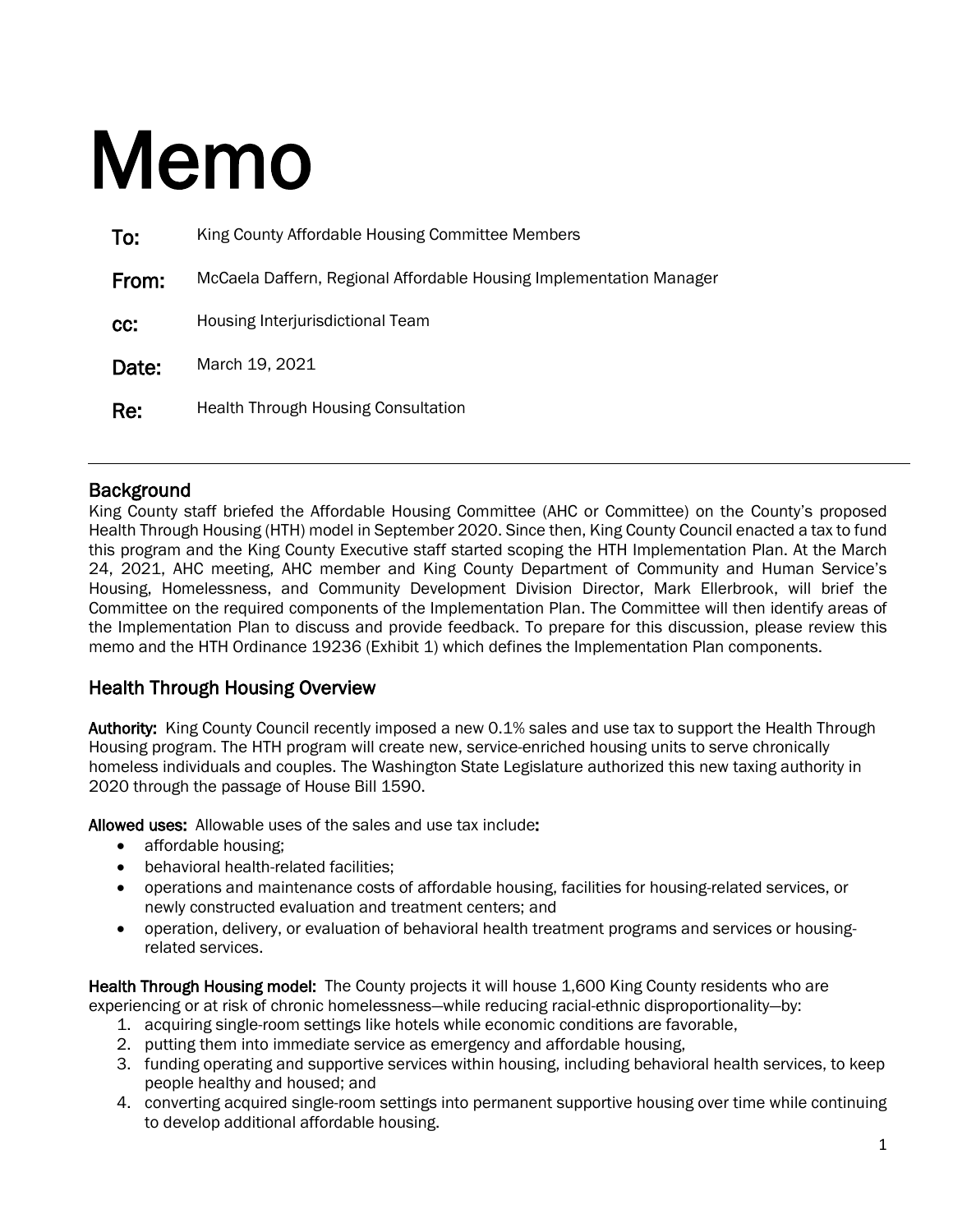Services provided on site and through contracted providers will support residents in remaining stability housed. This includes housing counseling, case management, and connection to physical and behavioral health services. Each unit created through HTH will have permanent dedicated funding for service and operating costs.

Who qualifies: HTH will address the need where the need is the greatest by serving chronically homeless households or households at risk of chronic homelessness with incomes at or below 30 percent of AMI.

Eligible households include:

- persons with behavioral health disabilities;
- older adults:
- veterans;
- persons with disabilities;
- domestic violence survivors;
- homeless, or at-risk of being homeless, families with children; and
- unaccompanied homeless youth or young adults.

Revenue projection: Current forecasts estimate the County's HTH tax will generate approximately \$50 million per year countywide. This revenue is not time-limited and will increase with inflation, ensuring a long-term HTH investment. King County intends to bond against 50% of this revenue (as allowed by the statute), generating an estimated \$350M in capital to invest in unit acquisition and rehab. The remaining 50% of the funding will be used to support the ongoing operating and services costs for the units.

Regional collaboration: King County is committed to working with local jurisdictions and communities to identify properties that meet the needs of residents. Each HTH property will serve as a local resource for the chronic homeless in each jurisdiction while also being a component of a region-wide system of emergency housing and permanent supportive housing. King County will work with local jurisdictions to create referral pathways for community residents.

Regional progress: Units acquired and rehabbed under the program will be permanent housing. These units will be counted as progress towards the region's goal of building or preserving 44,000 units between 2019 and 2024 affordable to households with incomes at or below 50 percent of area median income (AMI).

## Implementation Plan Contents

The County Executive is developing an initial proposed HTH Implementation Plan. Based on section 3.A of the ordinance, the Executive must consult with the Affordable Housing Committee and the Chief Executive Officer of the King County Regional Homelessness Authority in developing the Plan. Once developed, this initial proposal will be transmitted to King County Council for consideration in August 2021. The key components of the Implementation Plan are:

## Goals and strategies

The paramount goal of the Plan shall be the creation and ongoing operation of 1,600 units of affordable housing with housing-related services for households that are experiencing chronic homelessness or that are at risk of experiencing chronic homelessness.

## Performance measures and reporting requirements

The Plan needs to identify both performance measures and reporting requirements. With a focus on housing chronically homeless residents, potential performance measures could include total households served, households served by population, etc. Reporting requirements could include spending by subregion or project distribution by subregion.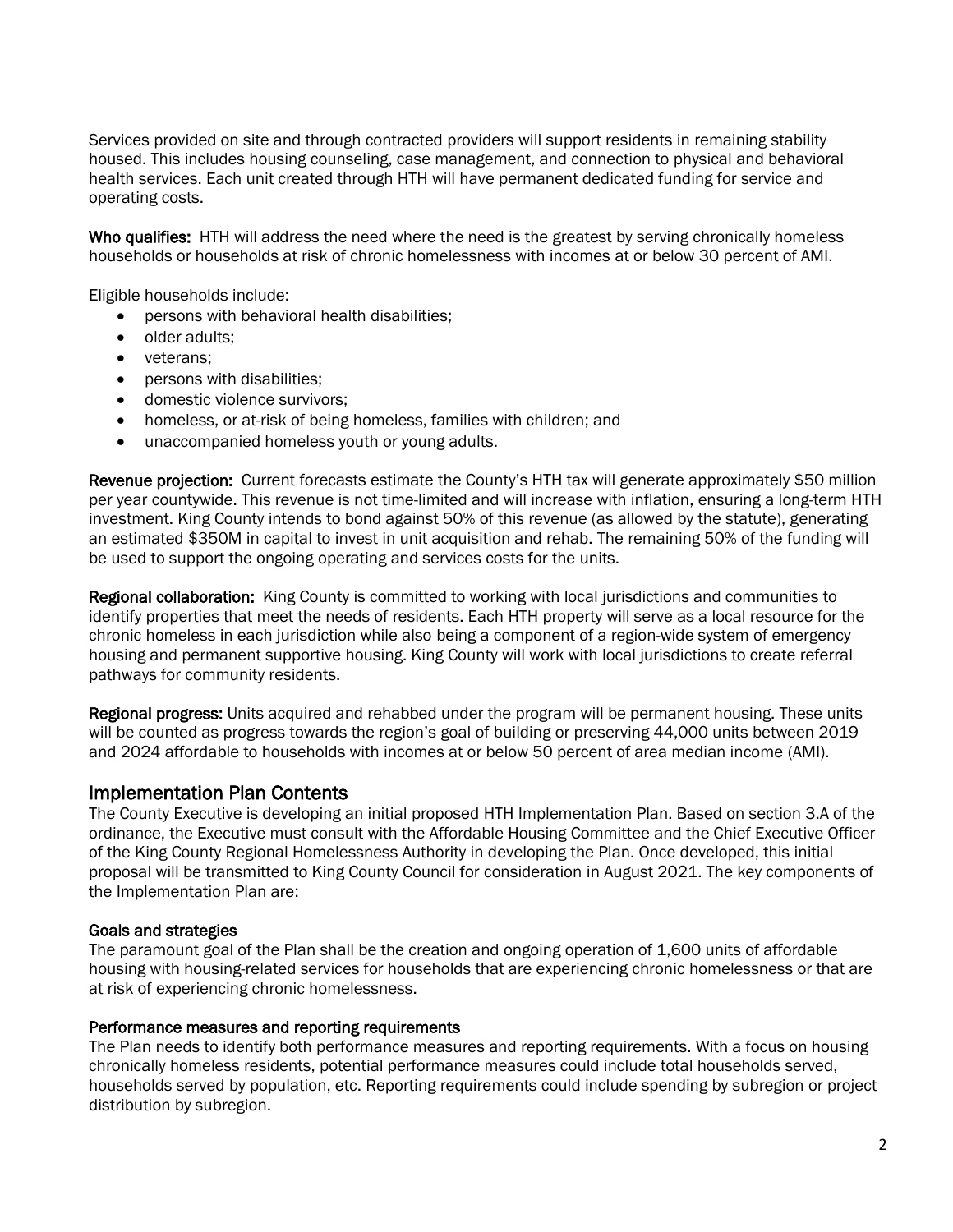## Annual expenditure plan

The Plan must include an expenditure plan to direct use of proceeds from 2022 through 2028.

## Responsibilities of an advisory committee

Per the ordinance, the Advisory Committee's role is to provide advice to the Executive and King County Council and to report annually on the accomplishments and effectiveness of the expenditure of proceeds. Membership must include:

- meaningful inclusion of people who have experienced homelessness;
- meaningful inclusion of people representative of racial and ethnic communities that are demographically disproportionately represented among persons experiencing chronic homelessness in King County;
- meaningful inclusion of residents of cities with populations greater than 60,000 and unincorporated areas; and
- representatives from other County, city, and subregional boards, commissions or committees to promote regional coordination and coordination across King County human services investments.

#### How the County will work with other jurisdictions

Per the ordinance, the Plan shall describe how the Executive will work with jurisdictions that have dedicated funding and are investing in housing for chronic/at risk households, to align allocation of proceeds with such efforts. Other goals include operating support and creating a mobile behavioral health intervention program for use by clients served by HTH-supported housing.

#### The process to site affordable housing and behavioral health facilities funded by proceeds

The ordinance requires a consultation process between the County and City where an HTH facility is proposed, including jointly identifying and mutually agreeing upon locations as well as necessary services. The plan also shall include an equity and social justice impact review. For affordable housing, the Executive has committed to working with jurisdictions and only site an HTH project with full knowledge and approval of the local jurisdiction.

#### Communication and partnership plan

The ordinance requires that the communication and partnership plan include protocols for working with individual cities as well as through ARCH and SKHHP. The Plan shall describe how community input will be incorporated into the review process for siting affordable housing and behavioral health facilities.

#### How allocation of the proceeds will satisfy the requirements of state law

The Plan must describe how it aligns with the state law granting this taxing authority (Revised Code of Washington [82.14.530\)](https://app.leg.wa.gov/rcw/default.aspx?cite=82.14.530).

## Exhibits

Exhibit 1: Health Through Housing Ordinance 19236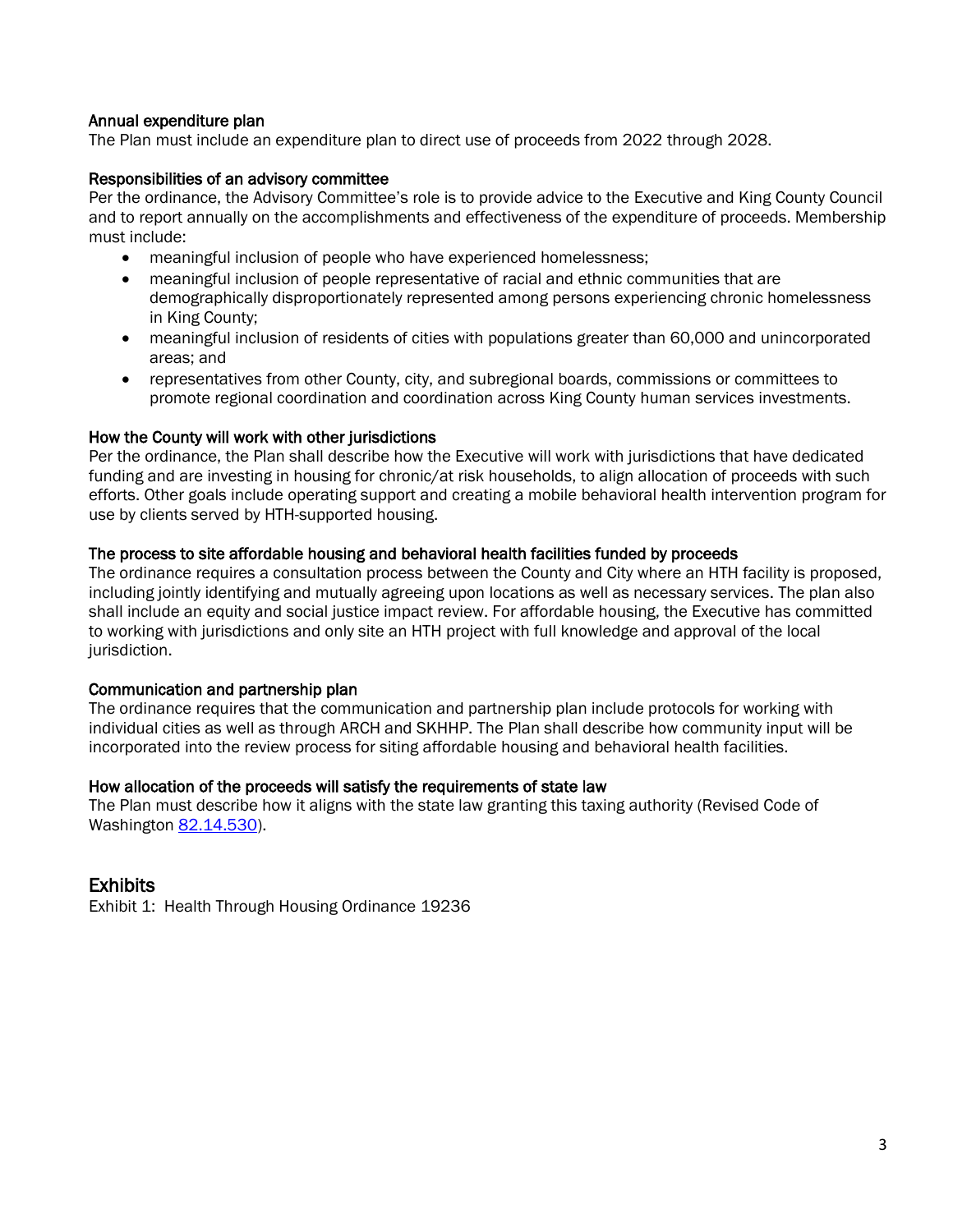|    | Exhibit I: Health Through Housing Ordinance 19236                           |  |
|----|-----------------------------------------------------------------------------|--|
|    |                                                                             |  |
|    |                                                                             |  |
|    |                                                                             |  |
|    |                                                                             |  |
|    |                                                                             |  |
| 1  | AN ORDINANCE relating to the health through housing                         |  |
| 2  | implementation plan; and adding a new chapter to K.C.C.                     |  |
| 3  | Title 24.                                                                   |  |
| 4  | STATEMENT OF FACTS:                                                         |  |
| 5  | 1. In December 2018, The King County regional affordable housing task       |  |
| 6  | force found that the region needs an additional 44,000 homes affordable     |  |
| 7  | for very low- and extremely low-income households over the next five        |  |
| 8  | years.                                                                      |  |
| 9  | 2. Additional funding is required to address the urgent need for affordable |  |
| 10 | housing in King County.                                                     |  |
| 11 | 3. In November 2015, King County declared a state of emergency to           |  |
| 12 | address the homelessness crisis.                                            |  |
| 13 | 4. Approximately 4,500 households receiving homeless services in King       |  |
| 14 | County are experiencing chronic homelessness.                               |  |
| 15 | 5. Studies show that people experiencing chronic homelessness               |  |
| 16 | experience more negative physical health, lower behavioral health           |  |
| 17 | outcomes, and victimization.                                                |  |
| 18 | 6. Studies show the costs of permanent supportive housing for these         |  |
| 19 | households is far less than the crisis system costs from these households   |  |
|    |                                                                             |  |
|    |                                                                             |  |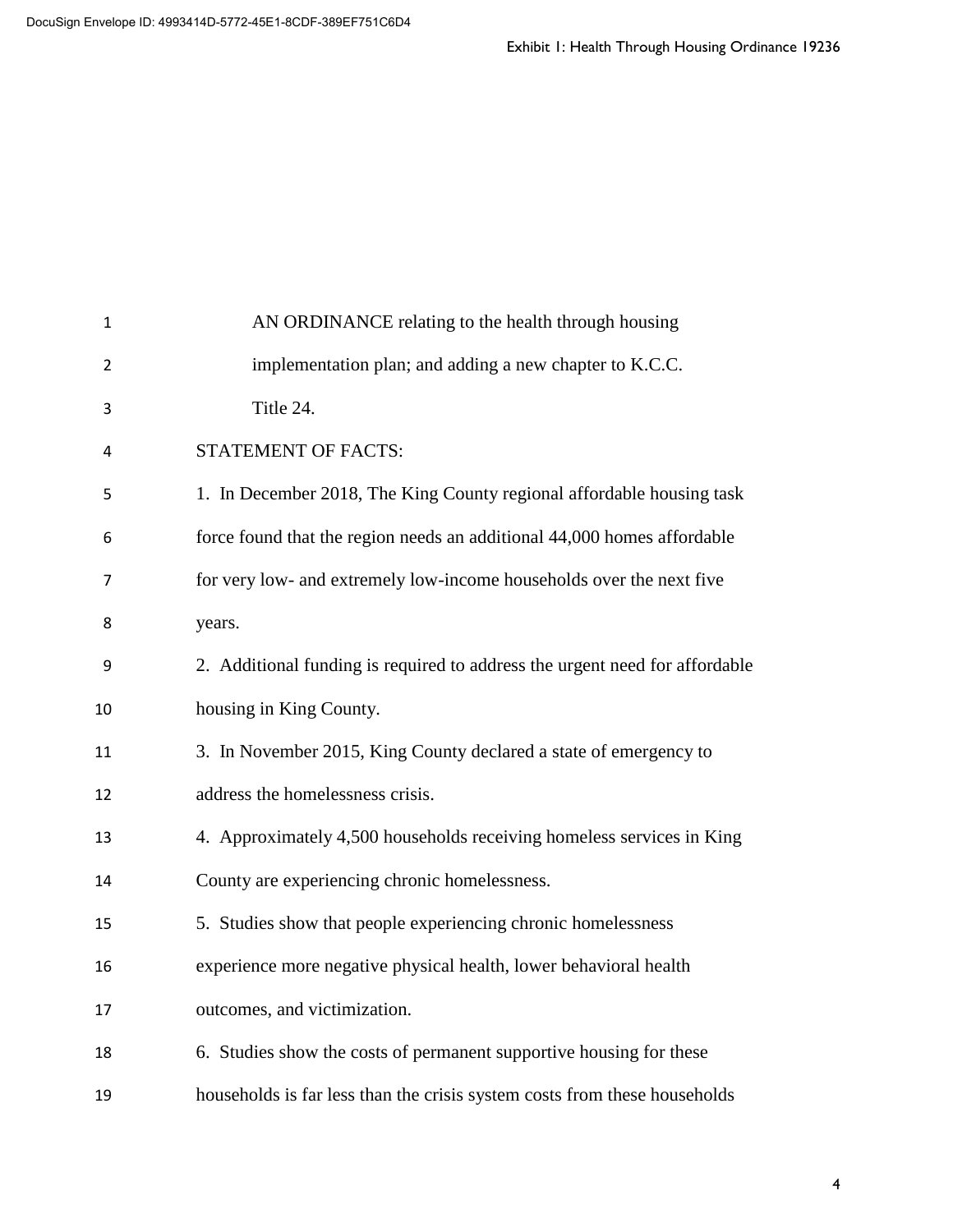|    | Exhibit I: Health Through Housing Ordinance 19236                            |   |
|----|------------------------------------------------------------------------------|---|
| 20 | experiencing homelessness.                                                   |   |
| 21 | 7. One-room settings, in particular permanent affordable housing with        |   |
| 22 | supportive services, are proven to improve health outcomes and housing       |   |
| 23 | stability and reduce crisis system use.                                      |   |
| 24 | 8. As of September 14, 2020, nearly 200,000 Americans had died from          |   |
| 25 | COVID-19.                                                                    |   |
| 26 | 9. Persons living in congregate shelters are particularly vulnerable to      |   |
| 27 | rapid spread of airborne disease like COVID-19 because persons living in     |   |
| 28 | congregate shelters are disproportionately persons of color, older than      |   |
| 29 | average, and experience higher rates of underlying health conditions, and    |   |
| 30 | are by definition without a safe place in which to observe social distancing |   |
| 31 | and best practices of hygiene.                                               |   |
| 32 | 10. The Regional Action Framework identified a need for 6,500                |   |
| 33 | additional units of supportive housing for people experiencing chronic       |   |
| 34 | homelessness.                                                                |   |
| 35 | 11. In 2019, only 38 percent of adult Medicaid enrollees with an             |   |
| 36 | identified need for substance use disorder treatment in King County and      |   |
| 37 | statewide received treatment, and only half of those needing mental health   |   |
| 38 | treatment received treatment.                                                |   |
| 39 | 12. To combat the intersecting crises of COVID-19, chronic                   |   |
| 40 | homelessness, housing affordability, and behavioral health disorder, there   |   |
| 41 | is need for a robust approach that provides more stable affordable housing   |   |
| 42 | for those experiencing chronic homelessness, and at risk of chronic          |   |
|    |                                                                              |   |
|    |                                                                              | 5 |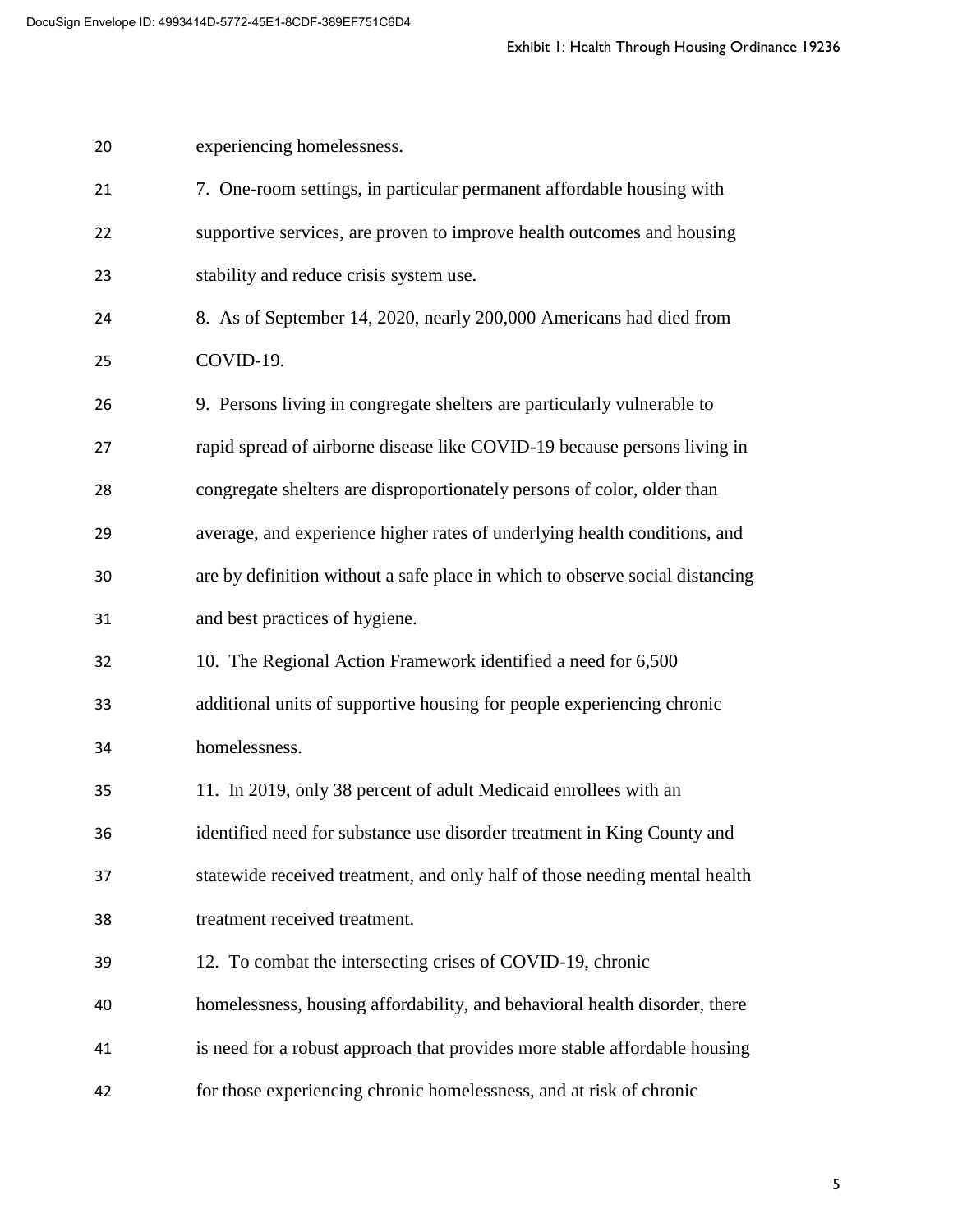|    | Exhibit I: Health Through Housing Ordinance 19236                                       |
|----|-----------------------------------------------------------------------------------------|
| 43 | homelessness, and increases access to behavioral health treatment and                   |
| 44 | housing-stability services for those households.                                        |
| 45 | 13. In the 2020 Regular Session, the Washington state Legislature                       |
| 46 | approved, and the Governor signed, Substitute House Bill 1590, which                    |
| 47 | became Chapter 222, Laws of Washington 2020 ("the Act").                                |
| 48 | 14. The Act authorizes the governing body of a county to impose a local                 |
| 49 | sales and use tax for affordable housing, housing-related services, the                 |
| 50 | operations and maintenance costs of affordable housing and facilities                   |
| 51 | where housing-related programs are provided, behavioral health-related                  |
| 52 | facilities, newly constructed evaluation and treatment centers, and the                 |
| 53 | operation, delivery or evaluation of behavioral health treatment programs               |
| 54 | and services.                                                                           |
| 55 | 15. The metropolitan King County council has determined that imposing                   |
| 56 | the sales and use tax to improve the region's health outcomes and address               |
| 57 | the housing affordability crisis will benefit the county's residents.                   |
| 58 | BE IT ORDAINED BY THE COUNCIL OF KING COUNTY:                                           |
| 59 | <b>SECTION 1.</b> Sections 2 through 4 of this ordinance should constitute a new        |
| 60 | chapter in K.C.C. Title 24.                                                             |
| 61 | NEW SECTION. SECTION 2. The definitions in this section apply throughout                |
| 62 | this chapter unless the context clearly require otherwise.                              |
| 63 | A. "Affordable housing" means residential housing that requires payment of              |
| 64 | monthly housing costs of no more than thirty percent of an eligible household's income. |
| 65 | For the purposes of this chapter, monthly housing costs may include rent and costs for  |
|    |                                                                                         |
|    | 6                                                                                       |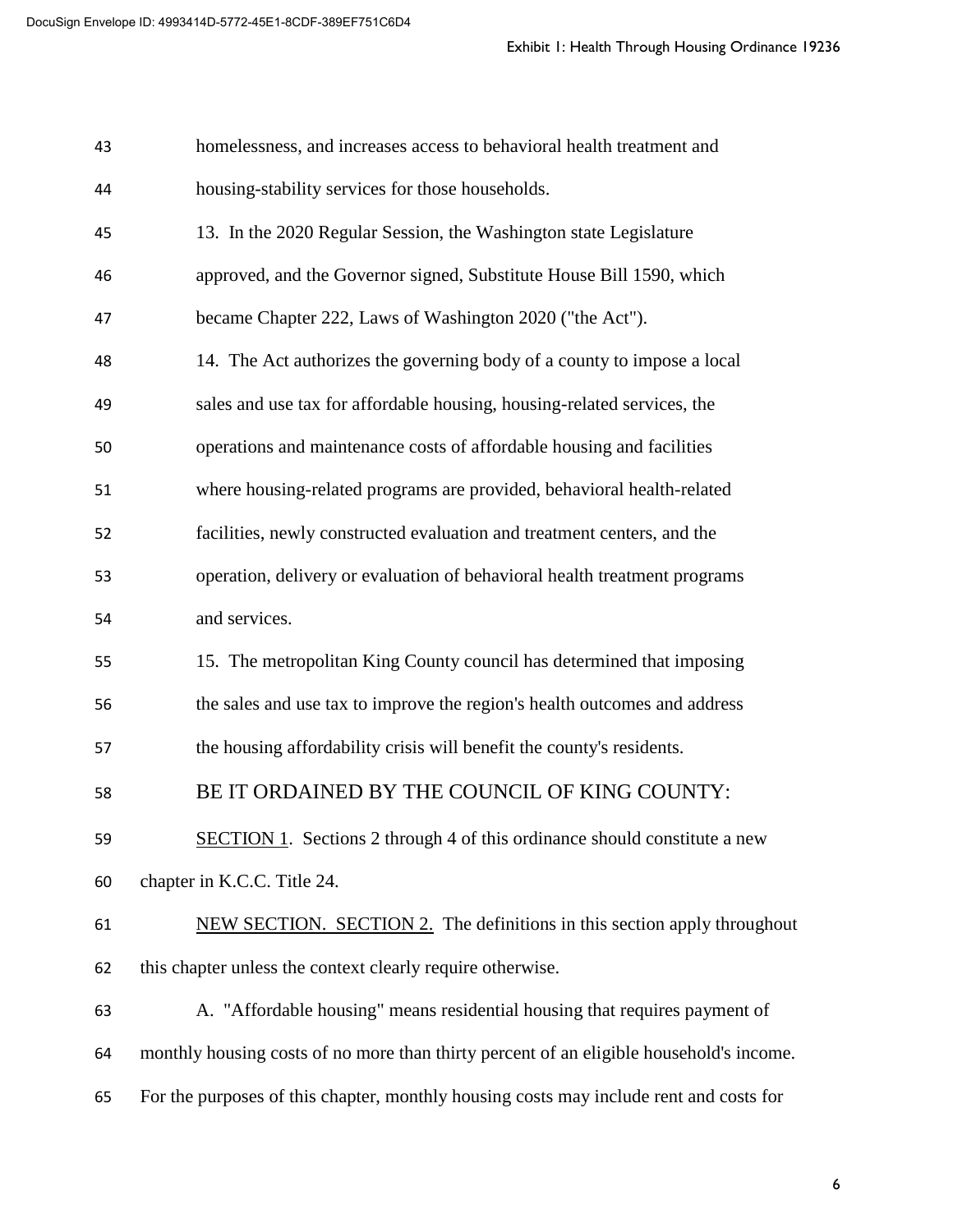|    | Exhibit I: Health Through Housing Ordinance 19236                                            |   |
|----|----------------------------------------------------------------------------------------------|---|
| 66 | those utilities that provide for water, wastewater, electricity, gas, solid waste and        |   |
| 67 | recycling services, but not those utilities that provide for telephone, internet services or |   |
| 68 | cable services.                                                                              |   |
| 69 | B. "Affordable housing committee" means the committee of the growth                          |   |
| 70 | management planning council developed to implement the work of the regional                  |   |
| 71 | affordable housing task force developed to implement Motion 14754.                           |   |
| 72 | C. "At risk of experiencing chronic homelessness" describes a household that:                |   |
| 73 | 1. Includes an adult with a developmental, physical or behavioral health                     |   |
| 74 | disability;                                                                                  |   |
| 75 | 2.a. Is currently experiencing homelessness for only ten to twelve months in the             |   |
| 76 | previous three years; or                                                                     |   |
| 77 | b. has experienced homelessness for a cumulative total of twelve months                      |   |
| 78 | within the last five years; and                                                              |   |
| 79 | 3.a. Includes one adult that has been incarcerated within the previous five years            |   |
| 80 | in a jail or prison;                                                                         |   |
| 81 | b. includes one adult that has been detained or involuntarily committed under                |   |
| 82 | chapter 71.05 RCW as now existing, as hereafter amended or as superseded; or                 |   |
| 83 | c. identifies as a member of a population that is demographically                            |   |
| 84 | overrepresented among persons experiencing homelessness in King County.                      |   |
| 85 | D. "Behavioral health treatment programs and services" means a program or                    |   |
| 86 | service designed to improve or treat the health of persons with one or more behavioral       |   |
| 87 | health condition, including either a mental health condition or a substance use disorder,    |   |
| 88 | or both.                                                                                     |   |
|    |                                                                                              |   |
|    |                                                                                              | 7 |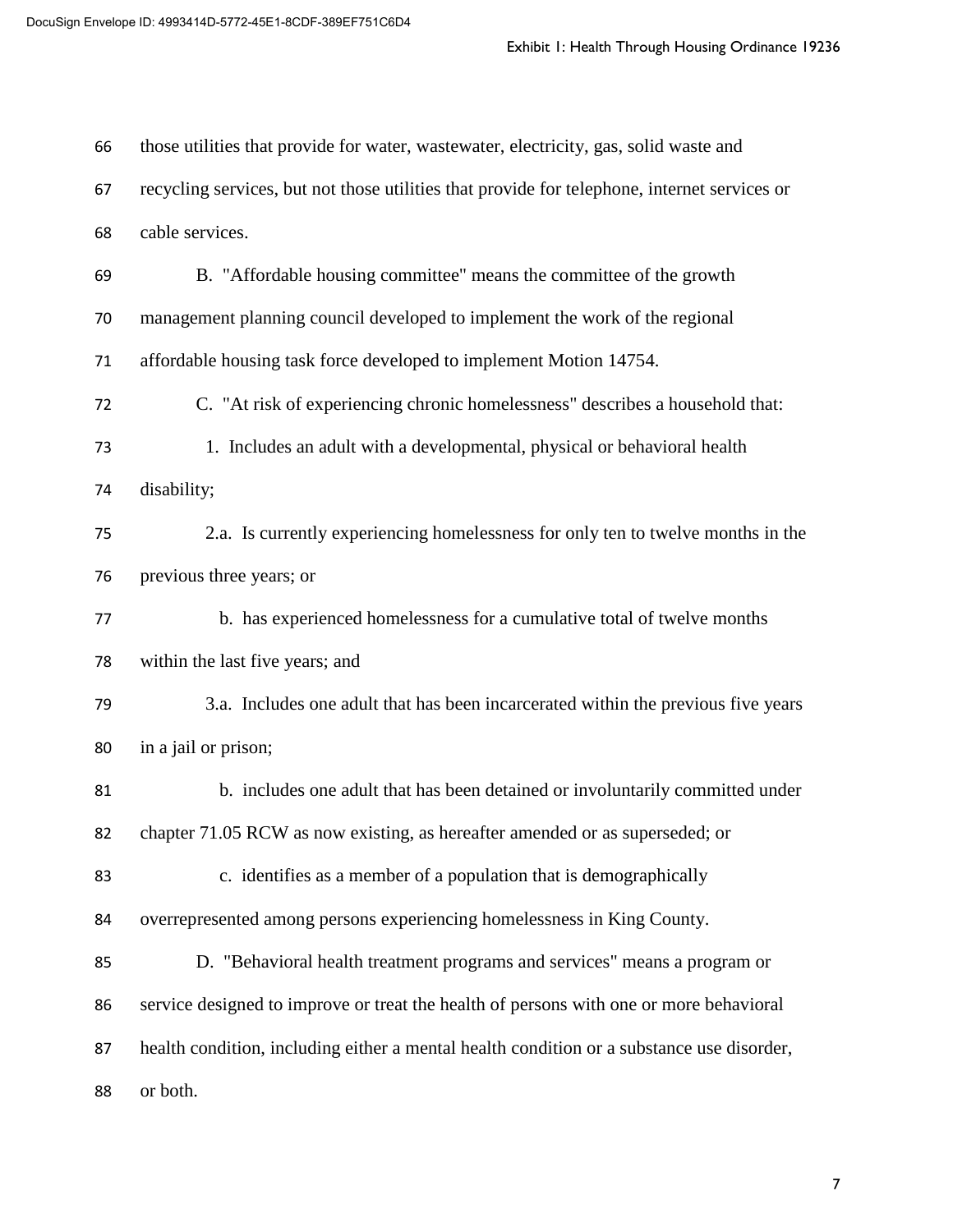|     | Exhibit I: Health Through Housing Ordinance 19236                                          |   |
|-----|--------------------------------------------------------------------------------------------|---|
|     |                                                                                            |   |
| 89  | E. "Eligible household" means a person, cohabitating persons and the                       |   |
| 90  | cohabitating dependents of persons within population groups described in RCW               |   |
| 91  | 82.14.530 as now existing, as hereafter amended or as superseded, and including any        |   |
| 92  | amendments thereto expanding such allowable purposes, as eligible for provision of         |   |
| 93  | affordable housing and use of facilities providing housing-related programs and whose      |   |
| 94  | income at the time they receive services or placement within affordable housing is at or   |   |
| 95  | below thirty percent of the median income in King County.                                  |   |
| 96  | F. "Experiencing chronic homelessness" refers to a household that includes an              |   |
| 97  | adult with a disability, that either is currently experiencing homelessness for at least   |   |
| 98  | twelve consecutive months or has experienced homelessness for a cumulative twelve          |   |
| 99  | months within the previous three years.                                                    |   |
| 100 | G. "Housing-related services" means services that are provided to eligible                 |   |
| 101 | households that are either living in affordable housing or experiencing housing            |   |
| 102 | instability, which services have the purpose of helping the household gain, maintain or    |   |
| 103 | increase housing stability. "Housing-related services" may include but are not limited to: |   |
| 104 | case management; tenant education and supports; financial assistance for essential costs   |   |
| 105 | of housing; or assessment and referral to other human services. For the purposes of this   |   |
| 106 | definition, housing instability means a household's inability to gain and maintain safe,   |   |
| 107 | habitable housing in a community of the household's choice for less than approximately     |   |
| 108 | forty percent of the household's income.                                                   |   |
| 109 | H. "Proceeds" means the principal amount of moneys received from the                       |   |
| 110 | Washington state Department of Revenue from the collection of the additional sales and     |   |
| 111 | use tax authorized by K.C.C. chapter 4A.503 and RCW 82.14.530 as now existing, as          |   |
|     |                                                                                            |   |
|     |                                                                                            | 8 |
|     |                                                                                            |   |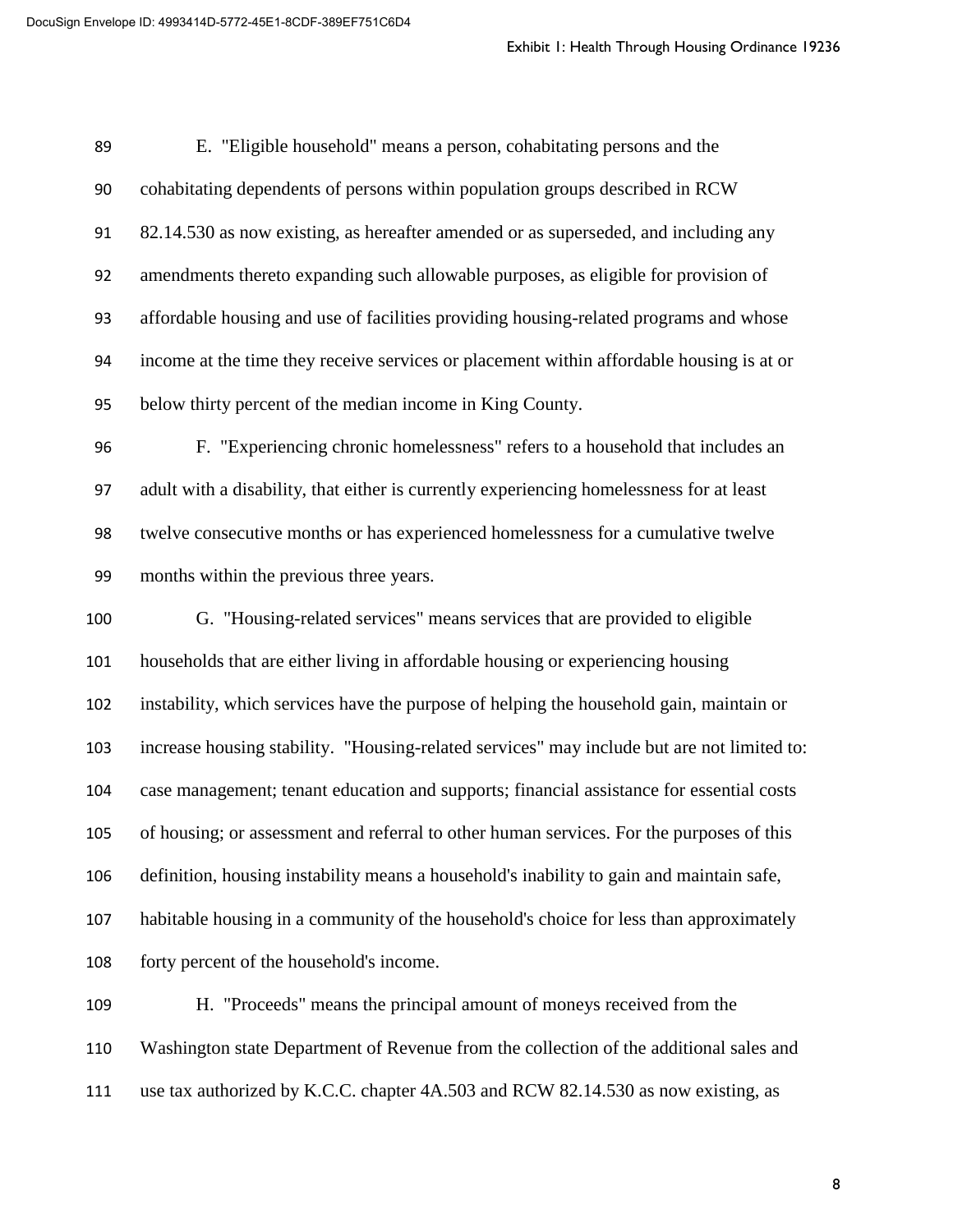hereafter amended or as superseded, and any interest earnings on the moneys.

 NEW SECTION. SECTION 3. A. No later than August 30, 2021, the executive shall transmit for council review a proposed initial health through housing implementation plan. The implementation plan shall describe the goals, strategies, performance measures, reporting requirements and annual expenditure plan to direct use of the proceeds from 2022 through 2028. The executive shall consult with the affordable housing committee and the chief executive officer of the King County Regional Homelessness Authority in the development of the implementation plan. B. The executive shall electronically file the implementation plan required in subsection A. of this section with the clerk of the council, who shall retain the original and provide an electronic copy to all councilmembers, the council chief of staff, the policy staff director and the lead staff for the committee of the whole and the regional policy committee, or their successors. The implementation plan shall be accompanied by a proposed ordinance that should adopt the implementation plan and form the health through housing advisory committee. Exhibit 1: Health Through Housing Ordinance 19236<br>rest earnings on the moneys.<br>ter than August 30, 2021, the executive<br>al health through housing<br>hall describe the goals, strategies,<br>d annual expenditure plan to direct use<br>

 NEW SECTION. SECTION 4. A.1. Beginning January 1, 2022, if an implementation plan has been adopted by the council in accordance with section 3 of this ordinance, then expenditure of proceeds from the health through housing fund shall be consistent with that adopted implementation plan. The implementation plan shall describe the goals, strategies, performance measures, reporting requirements and annual expenditure plan to direct use of the proceeds. Among the goals and corresponding performance measures of the implementation plan shall be the annual reduction of racial and ethnic demographic disproportionality among persons experiencing chronic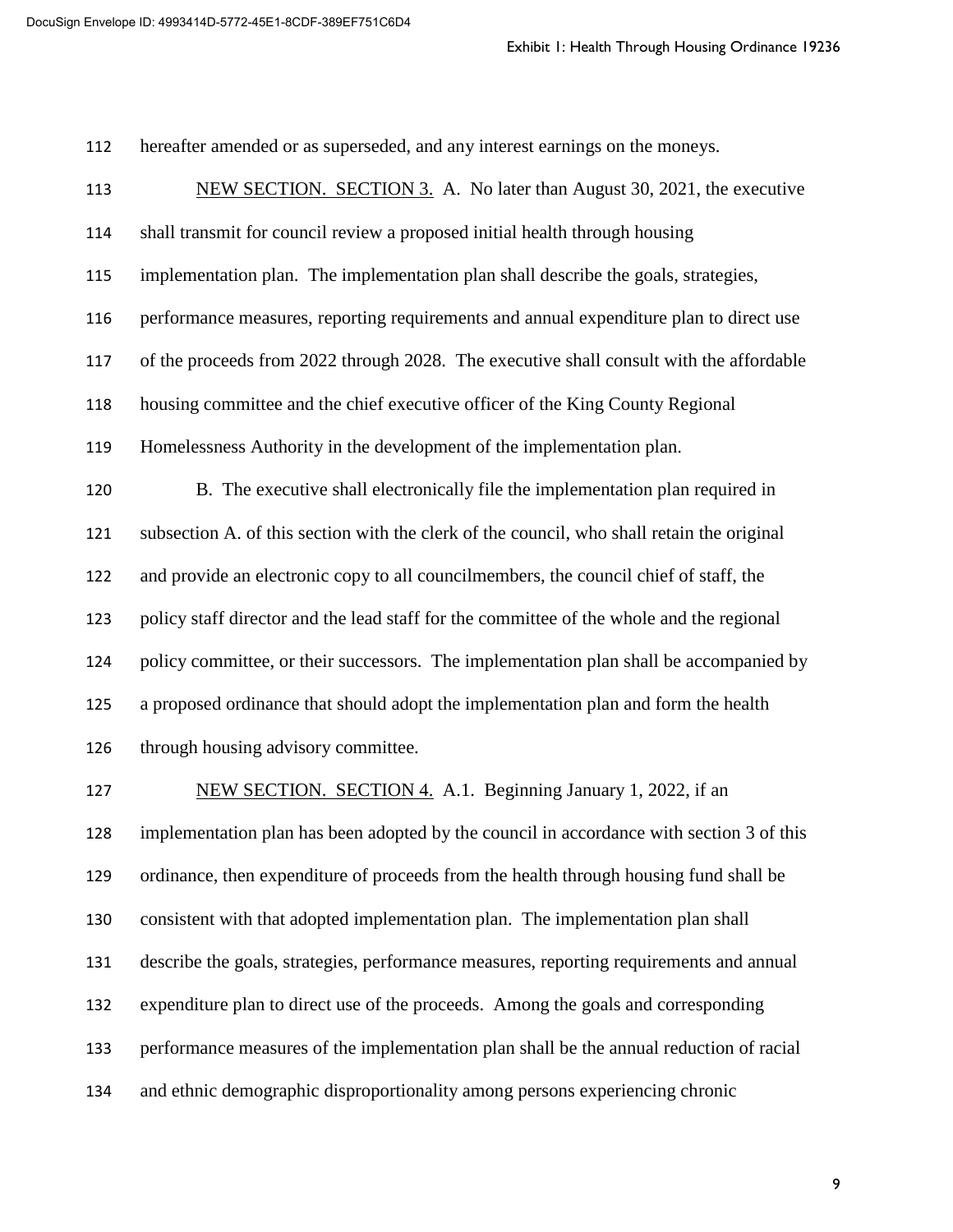homelessness in King County. The implementation plan shall also describe responsibilities of a health through housing advisory committee, which is to provide advice to the executive and council and to report annually to the council and the community on the accomplishments and effectiveness of the expenditure of proceeds and name the persons to the committee. Annual reporting provided to the council and the community shall include information on the allocation of the proceeds by jurisdiction. 2. The executive's selection of persons to serve on the health through housing advisory committee shall provide for the meaningful inclusion on the committee of persons who have experienced homelessness, meaningful inclusion on the committee of persons representative of racial and ethnic communities that are demographically disproportionately represented among persons experiencing chronic homelessness in King County and meaningful inclusion of residents of cities with populations greater than sixty thousand persons and of unincorporated areas. The committee shall include representatives from other county, city, and subregional boards, commissions or committees to promote regional coordination and coordination across King County human services investments. Exhibit 1: Health Through Housing Ordinance 19236<br>
on plan shall also describe<br>
ory committee, which is to provide<br>
amually to the council and the<br>
eness of the expenditure of proceeds and<br>
tring provided to the council an

 3. The paramount goal of the implementation plan shall be the creation and ongoing operation of one thousand six hundred units of affordable housing with housing- related services for eligible households in King County that are experiencing chronic homelessness or that are at risk of experiencing chronic homelessness. Affordable housing units for persons experiencing chronic homelessness created in 2021 using proceeds authorized by K.C.C. chapter 4A.503, may be included in the implementation plan's goals, strategies, satisfaction of performance measures and reporting. Affordable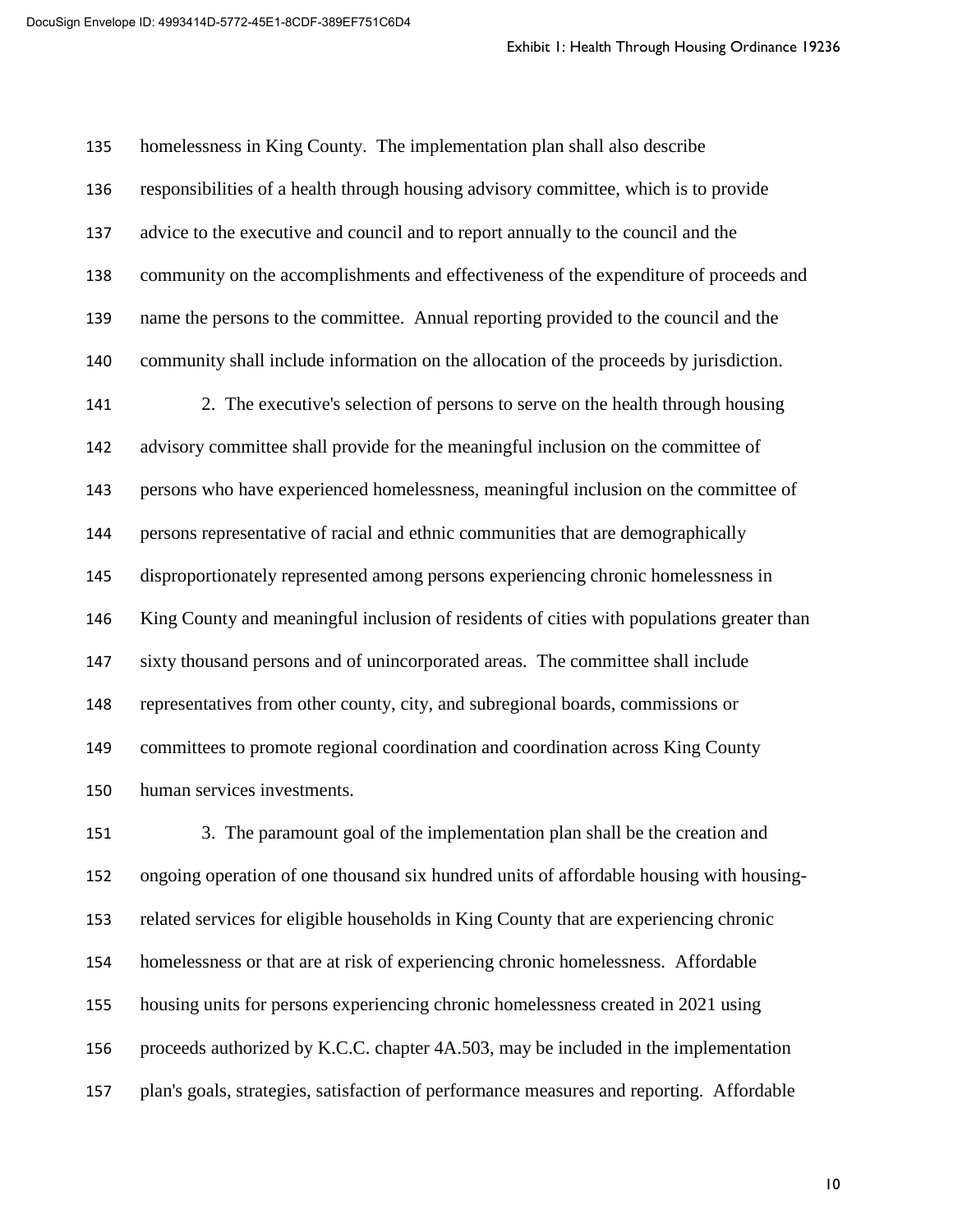housing units, in some cases, may only require support from the proceeds for operating costs and housing related services. Such affordable housing units may also be included in the implementation plan's goals, strategies, satisfaction of performance measures and reporting.

 4. The implementation plan shall describe the processes by which the executive shall work with jurisdictions that have dedicated funding and are investing in the development of housing serving households experiencing chronic homelessness or at risk of experiencing chronic homelessness, to align allocation of proceeds with such efforts. 5. The implementation plan shall also include as a goal the creation and operations of a mobile behavioral health intervention program with access for its clients to housing created, operated, or otherwise funded by proceeds. The purpose of the mobile behavioral health intervention program required by this subsection shall be to provide an alternative to the use of law enforcement to respond to behavioral health crises. The goal required by this subsection A.5. may be satisfied by creating a new program or by supplementing and adapting an existing program. Exhibit 1: Health Through Housing Ordinance 19236<br>upport from the proceeds for operating<br>ele housing units may also be included<br>isfaction of performance measures and<br>be the processes by which the executive<br>funding and are

 6. The implementation plan shall describe the process to site affordable housing and behavioral health facilities funded by proceeds. The siting process shall be in accordance with RCW 82.14.530 as now existing, as hereafter amended or as superseded, including the consultation process if a facility is proposed to be located within a city. The implementation plan shall require and describe the consultation process between the county and any city in which the county proposes a facility to be located to jointly identify and mutually agree upon suitable locations for eligible facilities to be purchased or constructed, and the services that will be provided to operate and maintain those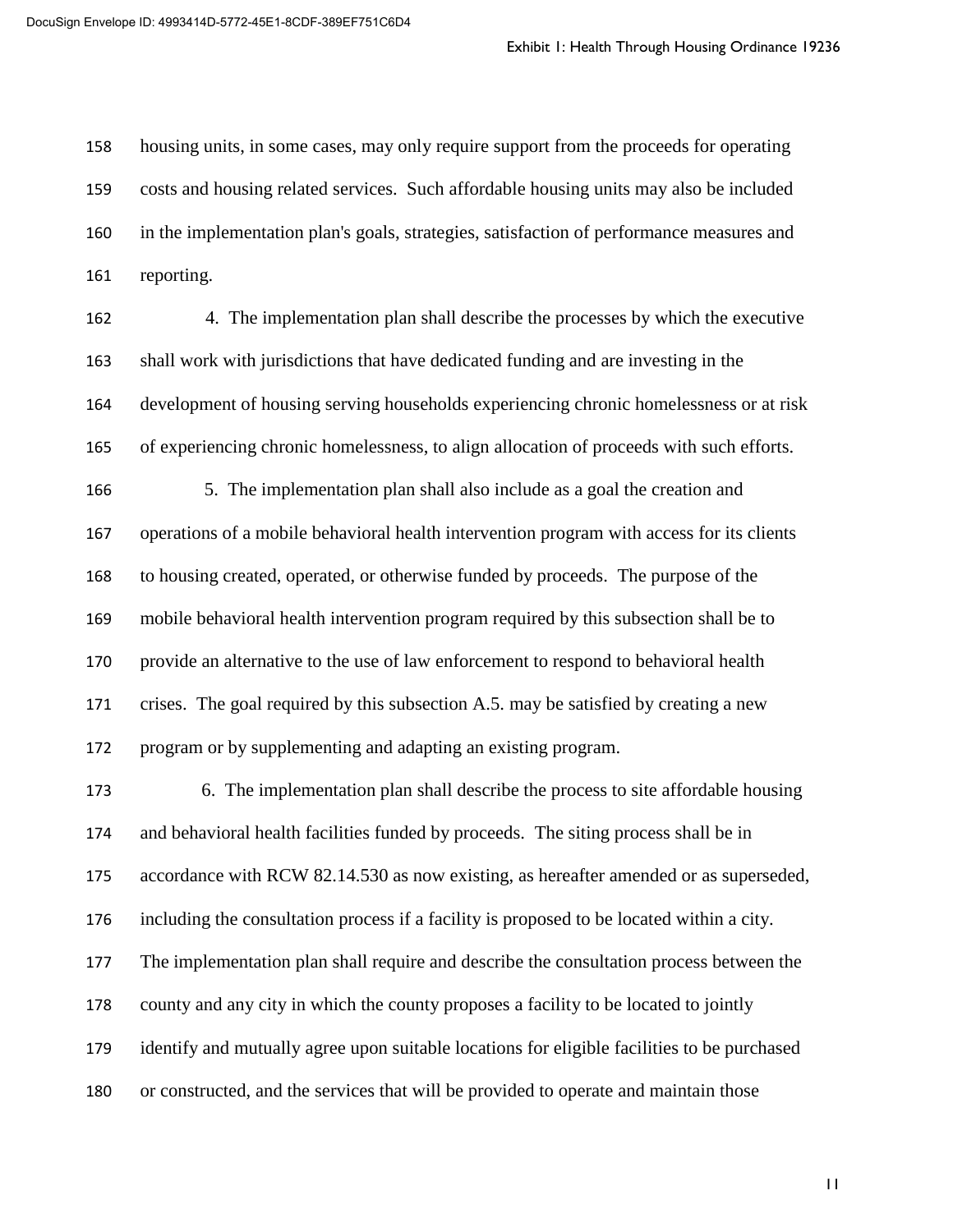facilities, prior to the county entering into any contract or agreement to purchase or construct such facilities. The implementation plan shall describe and require use of an equity and social justice impact review process when siting affordable housing and behavioral health facilities.

 7. The implementation plan shall include a communication and partnership plan, including communication protocols that will be used by the county for partnering and working collaboratively with individual cities, as well as through established partnerships such as A Regional Coalition for Housing (ARCH) and South King Housing and Homelessness Partners (SKHHP), and with future partnerships such as two or more cities partnering together to provide eligible facilities and services. The communication and partnership plan shall also describe the approach for how community input will be incorporated into the review process when siting affordable housing and behavioral health facilities. Exhibit 1: Health Through Housing Ordinance 19236<br>ntract or agreement to purchase or<br>n shall describe and require use of an<br>nhen siting affordable housing and<br>e a communication and partnership plan,<br>sed by the county for p

 8. The implementation plan shall describe how allocation of the proceeds will satisfy the requirements of RCW 82.14.530 as now existing, as hereafter amended or as superseded.

 9. Included in the implementation plan shall be an expenditure plan for the first eight years the sales and use tax authorized by K.C.C. chapter 4A.503, and RCW 82.14.530 as now existing, as hereafter amended or as superseded, are collected. For each year, the expenditure plan shall include:

 a. the forecast of annual debt service associated with bonds issued as authorized by K.C.C. chapter 4A.503 and allocation of proceeds to fully cover the annual debt service;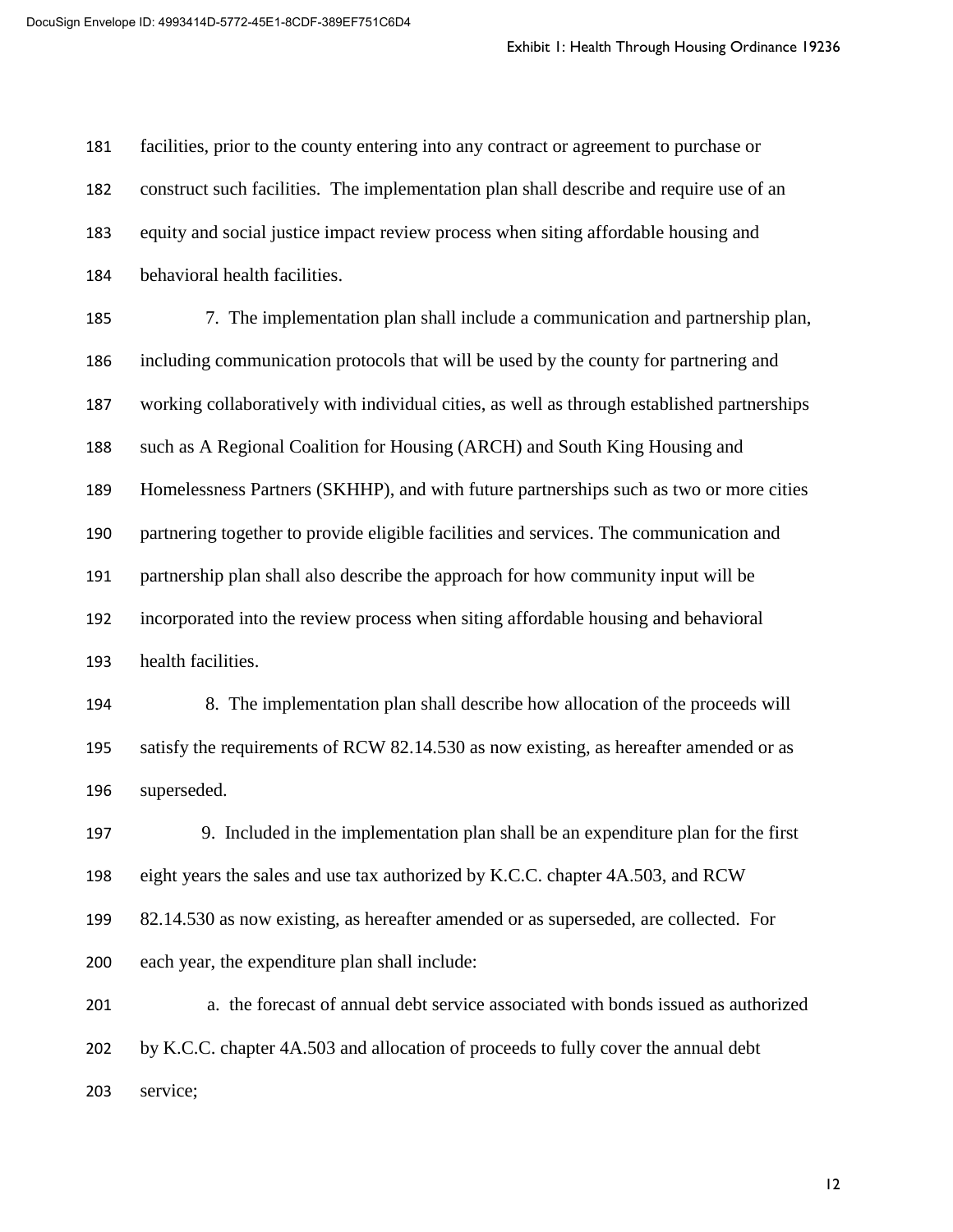b. the forecast of annual expenditures for maintenance and operation at structures or facilities built or acquired with proceeds as authorized by K.C.C. chapter 4A.503;

 c. the forecast of annual expenditure for supporting those services as authorized by R.C.W. 82.14.530 (2)(c) as now existing, as hereafter amended or as superseded, d. an allocation of at least nine percent and no more than thirteen percent of each year's proceeds for the provision, delivery and administration of behavioral health treatment programs and services that are not part of the supportive services provided within affordable housing or behavioral health facilities supported by proceeds; and e. from the annual remaining proceeds after costs associated with bonding described in subsection B.9.a. of this section and allocations for behavioral health described in subsection B.9.d. of this section, an allocation of no more than five percent 216 for administration, no more than one and one-half percent for evaluation and at least one percent for use in supporting and building the capacity of community-based organizations to deliver eligible uses of proceeds for persons and communities that are disproportionately demographically represented among persons experiencing chronic homelessness in King County. C. No later than June 30, 2027, and every eight years thereafter, the executive shall transmit for council review and adoption by ordinance a proposed update to the implementation plan, which proposed update shall describe for an additional eight years Exhibit 1: Health Through Housing Ordinance 19236<br>or maintenance and operation at<br>eeds as authorized by K.C.C. chapter<br>supporting those services as authorized<br>rafter amended or as superseded,<br>and no more than thirteen perc

beyond the term of the then-adopted implementation plan the goals, strategies,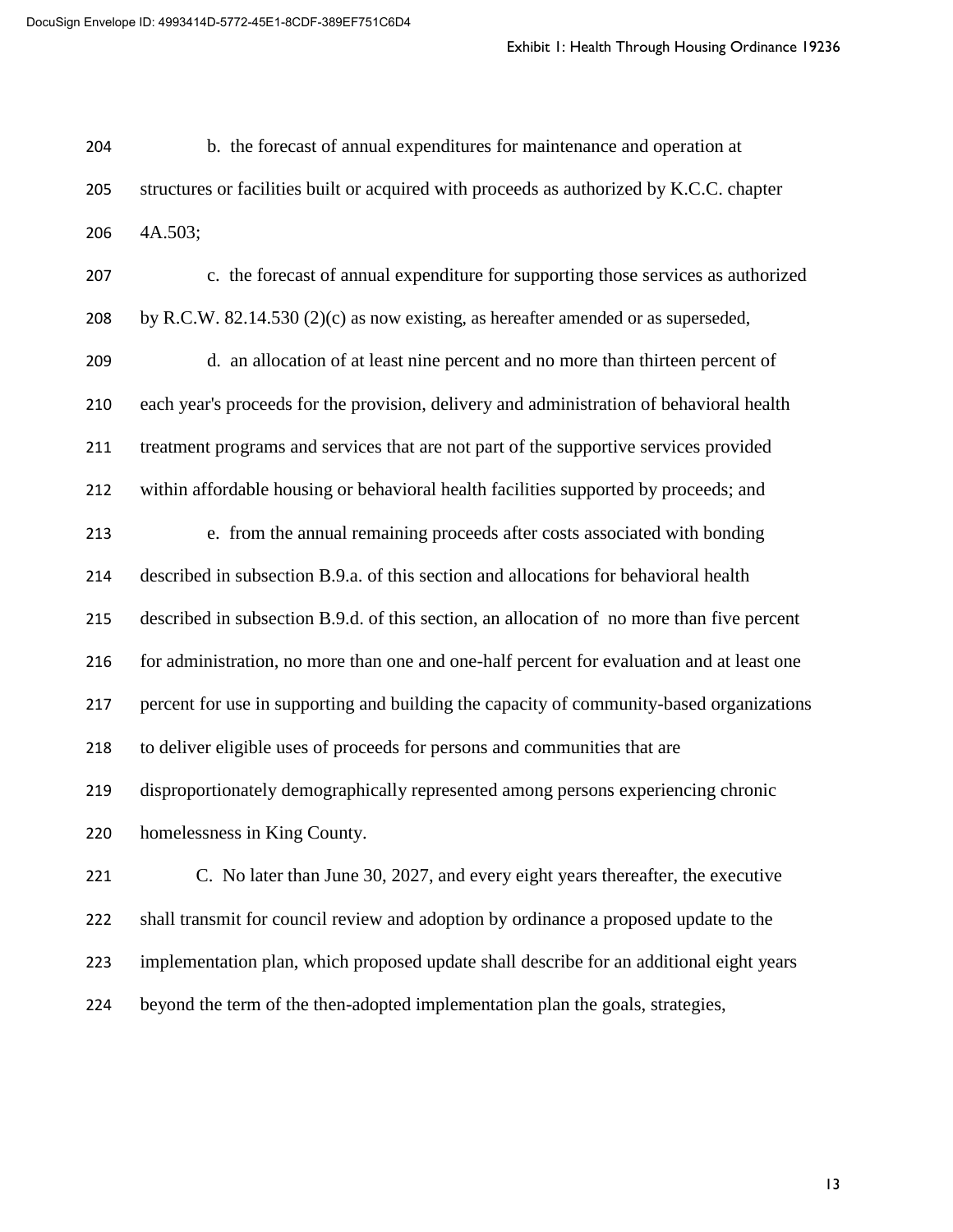- 225 performance measures, reporting requirements and expenditure plan to direct use of the
- 226 proceeds for the respective eight-year period.

227

Ordinance 19236 was introduced on 9/29/2020 and passed by the Metropolitan King County Council on 2/16/2021, by the following vote:

Yes: 9 - Ms. Balducci, Mr. Dembowski, Mr. Dunn, Ms. Kohl-Welles, Ms. Lambert, Mr. McDermott, Mr. Upthegrove, Mr. von Reichbauer and Mr. Zahilay Exhibit 1: Health Through Housing Ordinance 19236<br>
Id expenditure plan to direct use of the<br>
and passed by the Metropolitan King<br>
vote:<br>
mbowski, Mr. Dunn, Ms. Kohl-Welles,<br>
Mr. Upthegrove, Mr. von Reichbauer<br>
GO COUNTY, W

KING COUNTY COUNCIL KING COUNTY, WASHINGTON

Iaudia Balducci

Claudia Balducci, Chair

ATTEST:

DocuSigned by: Melani Pedroza<br>=================

Melani Pedroza, Clerk of the Council

APPROVED this \_\_\_\_\_\_ day of \_\_\_\_\_\_\_\_\_\_\_\_\_\_\_\_\_\_, \_\_\_\_\_\_\_.

\_\_\_\_\_\_\_\_\_\_\_\_\_\_\_\_\_\_\_\_\_\_\_\_\_\_\_\_\_\_\_\_\_

Dow Constantine, County Executive

**Attachments:** None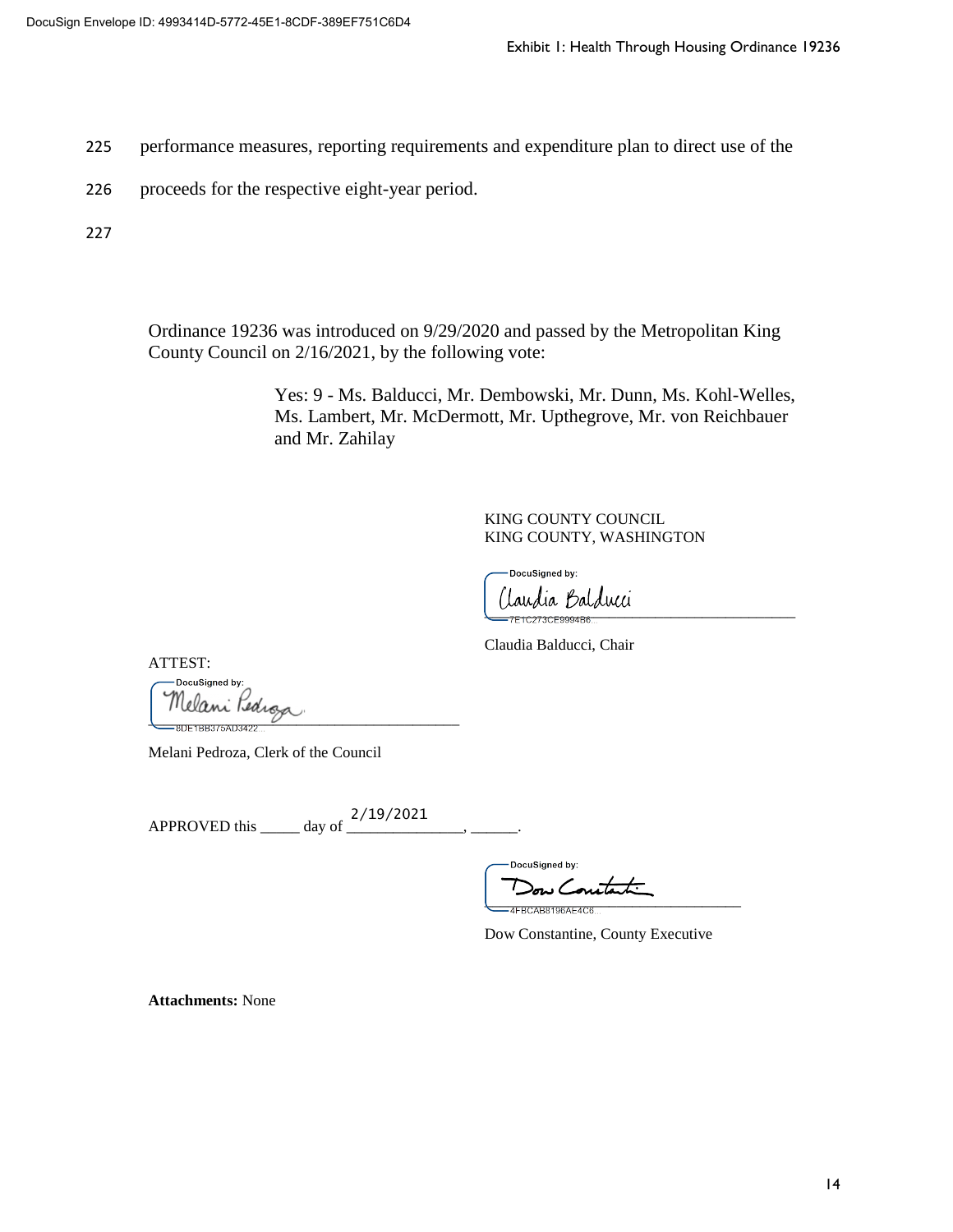#### **Certificate Of Completion**

#### **Record Tracking**

#### **Signer Events Signature Timestamp**

#### **Electronic Record and Signature Disclosure:**  Not Offered via DocuSign

#### **Electronic Record and Signature Disclosure:**  Not Offered via DocuSign

# **DocuSianed by:**

Claudia Balducci TE1C273CE9994B6.

-DocuSianed by: Dow Constant 4FBCAB8196AE4C6...

|                                                                                                                                  |                                                                                  | Exhibit I: Health Through Housing Ordinance 19236 |          |
|----------------------------------------------------------------------------------------------------------------------------------|----------------------------------------------------------------------------------|---------------------------------------------------|----------|
|                                                                                                                                  |                                                                                  |                                                   | Docusion |
| <b>Certificate Of Completion</b>                                                                                                 |                                                                                  |                                                   |          |
| Envelope Id: 4993414D577245E18CDF389EF751C6D4                                                                                    |                                                                                  | Status: Completed                                 |          |
| Subject: Please DocuSign: Ordinance 19236.docx                                                                                   |                                                                                  |                                                   |          |
| Source Envelope:                                                                                                                 |                                                                                  |                                                   |          |
| Document Pages: 11                                                                                                               | Signatures: 3                                                                    | Envelope Originator:                              |          |
| Certificate Pages: 5                                                                                                             | Initials: 0                                                                      | Angel Allende                                     |          |
| AutoNav: Enabled                                                                                                                 |                                                                                  | 401 5th Ave                                       |          |
| EnvelopeId Stamping: Enabled                                                                                                     |                                                                                  | Suite 100                                         |          |
| Time Zone: (UTC-08:00) Pacific Time (US & Canada)                                                                                |                                                                                  | Seattle, WA 98104                                 |          |
|                                                                                                                                  |                                                                                  | Angel.Allende@kingcounty.gov                      |          |
|                                                                                                                                  |                                                                                  | IP Address: 198.49.222.20                         |          |
| <b>Record Tracking</b>                                                                                                           |                                                                                  |                                                   |          |
| Status: Original                                                                                                                 | Holder: Angel Allende                                                            | Location: DocuSign                                |          |
| 2/16/2021 3:14:31 PM                                                                                                             | Angel.Allende@kingcounty.gov                                                     |                                                   |          |
| Security Appliance Status: Connected                                                                                             | Pool: FedRamp                                                                    |                                                   |          |
| Storage Appliance Status: Connected                                                                                              | Pool: King County General (ITD)                                                  | Location: DocuSign                                |          |
| <b>Signer Events</b>                                                                                                             | <b>Signature</b>                                                                 | Timestamp                                         |          |
| Claudia Balducci                                                                                                                 | DocuSigned by:                                                                   | Sent: 2/16/2021 3:16:13 PM                        |          |
| claudia.balducci@kingcounty.gov                                                                                                  | Iaudia Balducci                                                                  | Viewed: 2/16/2021 3:17:12 PM                      |          |
| King County General (ITD)                                                                                                        | 7E1C273CE9994B6.                                                                 | Signed: 2/16/2021 3:17:29 PM                      |          |
| Security Level: Email, Account Authentication                                                                                    |                                                                                  |                                                   |          |
| (None)                                                                                                                           | Signature Adoption: Pre-selected Style<br>Using IP Address: 198.49.222.20        |                                                   |          |
| <b>Electronic Record and Signature Disclosure:</b><br>Not Offered via DocuSign                                                   |                                                                                  |                                                   |          |
| Melani Pedroza                                                                                                                   | DocuSigned by:                                                                   | Sent: 2/16/2021 3:17:31 PM                        |          |
| melani.pedroza@kingcounty.gov                                                                                                    | Melani Kedroza                                                                   | Viewed: 2/16/2021 3:19:08 PM                      |          |
| Clerk of the Council                                                                                                             | DE1BB375AD3422                                                                   | Signed: 2/16/2021 3:19:22 PM                      |          |
| King County Council                                                                                                              |                                                                                  |                                                   |          |
| Security Level: Email, Account Authentication<br>(None)                                                                          | Signature Adoption: Uploaded Signature Image<br>Using IP Address: 198.49.222.20  |                                                   |          |
| <b>Electronic Record and Signature Disclosure:</b><br>Not Offered via DocuSign                                                   |                                                                                  |                                                   |          |
| Dow Constantine                                                                                                                  | DocuSigned by:                                                                   | Sent: 2/16/2021 3:19:24 PM                        |          |
| dow.constantine@kingcounty.gov                                                                                                   | $D_{\sigma\omega}$                                                               | Viewed: 2/19/2021 1:50:59 PM                      |          |
| Security Level: Email, Account Authentication                                                                                    | 4FBCAB8196AE4C6.                                                                 | Signed: 2/19/2021 1:51:12 PM                      |          |
| (None)                                                                                                                           |                                                                                  |                                                   |          |
|                                                                                                                                  | Signature Adoption: Uploaded Signature Image<br>Using IP Address: 174.61.157.228 |                                                   |          |
| <b>Electronic Record and Signature Disclosure:</b><br>Accepted: 2/19/2021 1:50:59 PM<br>ID: 38671fa9-7854-4502-a98d-6ee9361c61b1 |                                                                                  |                                                   |          |
| In Person Signer Events                                                                                                          | <b>Signature</b>                                                                 | Timestamp                                         |          |
| <b>Editor Delivery Events</b>                                                                                                    | <b>Status</b>                                                                    | Timestamp                                         |          |
| <b>Agent Delivery Events</b>                                                                                                     | <b>Status</b>                                                                    | Timestamp                                         |          |
| <b>Intermediary Delivery Events</b>                                                                                              | <b>Status</b>                                                                    | Timestamp                                         |          |
|                                                                                                                                  |                                                                                  |                                                   |          |
|                                                                                                                                  |                                                                                  |                                                   |          |
|                                                                                                                                  |                                                                                  |                                                   | 15       |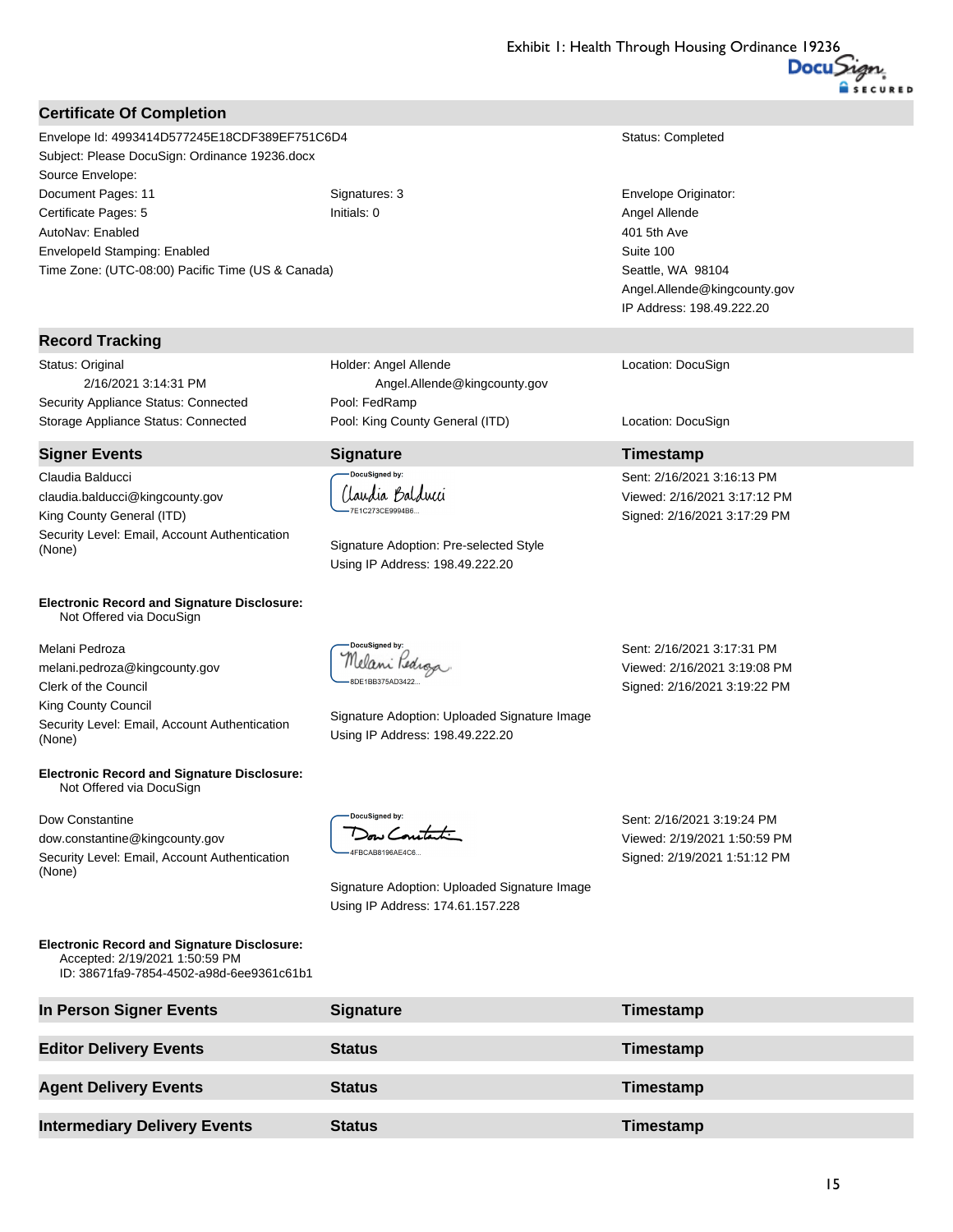|                                                                                |                         | Exhibit I: Health Through Housing Ordinance 19236 |
|--------------------------------------------------------------------------------|-------------------------|---------------------------------------------------|
| <b>Certified Delivery Events</b>                                               | <b>Status</b>           | Timestamp                                         |
| <b>Carbon Copy Events</b>                                                      | <b>Status</b>           | Timestamp                                         |
| <b>Bailey Bryant</b>                                                           |                         | Sent: 2/16/2021 3:19:24 PM                        |
| bailey.bryant@kingcounty.gov                                                   | <b>COPIED</b>           | Viewed: 2/17/2021 10:22:51 AM                     |
| Security Level: Email, Account Authentication<br>(None)                        |                         |                                                   |
| <b>Electronic Record and Signature Disclosure:</b><br>Not Offered via DocuSign |                         |                                                   |
| <b>Witness Events</b>                                                          | <b>Signature</b>        | Timestamp                                         |
| <b>Notary Events</b>                                                           | <b>Signature</b>        | Timestamp                                         |
| <b>Envelope Summary Events</b>                                                 | <b>Status</b>           | <b>Timestamps</b>                                 |
| Envelope Sent                                                                  | Hashed/Encrypted        | 2/16/2021 3:16:13 PM                              |
| <b>Certified Delivered</b>                                                     | <b>Security Checked</b> | 2/19/2021 1:50:59 PM                              |
| <b>Signing Complete</b>                                                        | Security Checked        | 2/19/2021 1:51:12 PM                              |
| Completed                                                                      | Security Checked        | 2/19/2021 1:51:12 PM                              |
| <b>Payment Events</b>                                                          | <b>Status</b>           | <b>Timestamps</b>                                 |
| <b>Electronic Record and Signature Disclosure</b>                              |                         |                                                   |
|                                                                                |                         |                                                   |
|                                                                                |                         |                                                   |
|                                                                                |                         |                                                   |
|                                                                                |                         |                                                   |
|                                                                                |                         |                                                   |
|                                                                                |                         |                                                   |
|                                                                                |                         |                                                   |
|                                                                                |                         |                                                   |
|                                                                                |                         |                                                   |
|                                                                                |                         |                                                   |
|                                                                                |                         |                                                   |
|                                                                                |                         |                                                   |
|                                                                                |                         |                                                   |
|                                                                                |                         |                                                   |
|                                                                                |                         |                                                   |
|                                                                                |                         |                                                   |
|                                                                                |                         |                                                   |
|                                                                                |                         |                                                   |
|                                                                                |                         |                                                   |
|                                                                                |                         |                                                   |
|                                                                                |                         |                                                   |
|                                                                                |                         |                                                   |
|                                                                                |                         |                                                   |
|                                                                                |                         |                                                   |
|                                                                                |                         |                                                   |
|                                                                                |                         |                                                   |
|                                                                                |                         |                                                   |
|                                                                                |                         |                                                   |
|                                                                                |                         |                                                   |
|                                                                                |                         |                                                   |
|                                                                                |                         |                                                   |
|                                                                                |                         |                                                   |
|                                                                                |                         |                                                   |
|                                                                                |                         | 16                                                |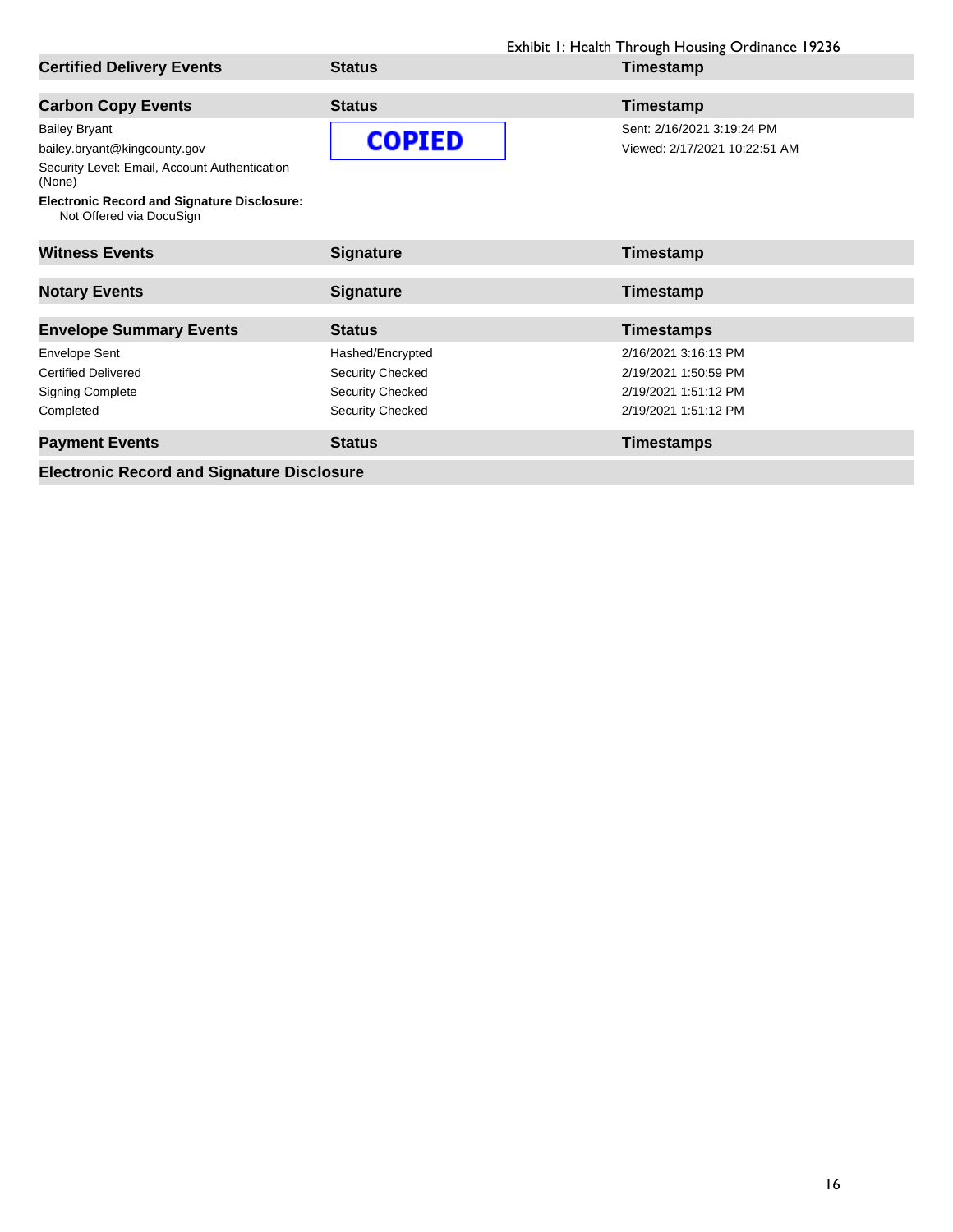# **ELECTRONIC RECORD AND SIGNATURE DISCLOSURE**

From time to time, Carahsoft OBO King County ITD (we, us or Company) may be required by law to provide to you certain written notices or disclosures. Described below are the terms and conditions for providing to you such notices and disclosures electronically through the DocuSign, Inc. (DocuSign) electronic signing system. Please read the information below carefully and thoroughly, and if you can access this information electronically to your satisfaction and agree to these terms and conditions, please confirm your agreement by clicking the 'I agree' button at the bottom of this document.

## **Getting paper copies**

At any time, you may request from us a paper copy of any record provided or made available electronically to you by us. You will have the ability to download and print documents we send to you through the DocuSign system during and immediately after signing session and, if you elect to create a DocuSign signer account, you may access them for a limited period of time (usually 30 days) after such documents are first sent to you. After such time, if you wish for us to send you paper copies of any such documents from our office to you, you will be charged a \$0.00 per-page fee. You may request delivery of such paper copies from us by following the procedure described below.

## **Withdrawing your consent**

If you decide to receive notices and disclosures from us electronically, you may at any time change your mind and tell us that thereafter you want to receive required notices and disclosures only in paper format. How you must inform us of your decision to receive future notices and disclosure in paper format and withdraw your consent to receive notices and disclosures electronically is described below.

## **Consequences of changing your mind**

If you elect to receive required notices and disclosures only in paper format, it will slow the speed at which we can complete certain steps in transactions with you and delivering services to you because we will need first to send the required notices or disclosures to you in paper format, and then wait until we receive back from you your acknowledgment of your receipt of such paper notices or disclosures. To indicate to us that you are changing your mind, you must withdraw your consent using the DocuSign 'Withdraw Consent' form on the signing page of a DocuSign envelope instead of signing it. This will indicate to us that you have withdrawn your consent to receive required notices and disclosures electronically from us and you will no longer be able to use the DocuSign system to receive required notices and consents electronically from us or to sign electronically documents from us.

## **All notices and disclosures will be sent to you electronically**

Unless you tell us otherwise in accordance with the procedures described herein, we will provide electronically to you through the DocuSign system all required notices, disclosures, authorizations, acknowledgements, and other documents that are required to be provided or made available to you during the course of our relationship with you. To reduce the chance of you inadvertently not receiving any notice or disclosure, we prefer to provide all of the required notices and disclosures to you by the same method and to the same address that you have given us. Thus, you can receive all the disclosures and notices electronically or in paper format through the paper mail delivery system. If you do not agree with this process, please let us know as described below. Please also see the paragraph immediately above that describes the consequences of your electing not to receive delivery of the notices and disclosures electronically from us. Exhibit 1: Health Through Housing Ordinance 19236<br>
SCCLOSURE<br>
SCCLOSURE<br>
(Vec, us or Company) may be required by<br>
(we, us or Company) may be required by<br>
(we, us or Company) may be required by<br>
Lengered the information hel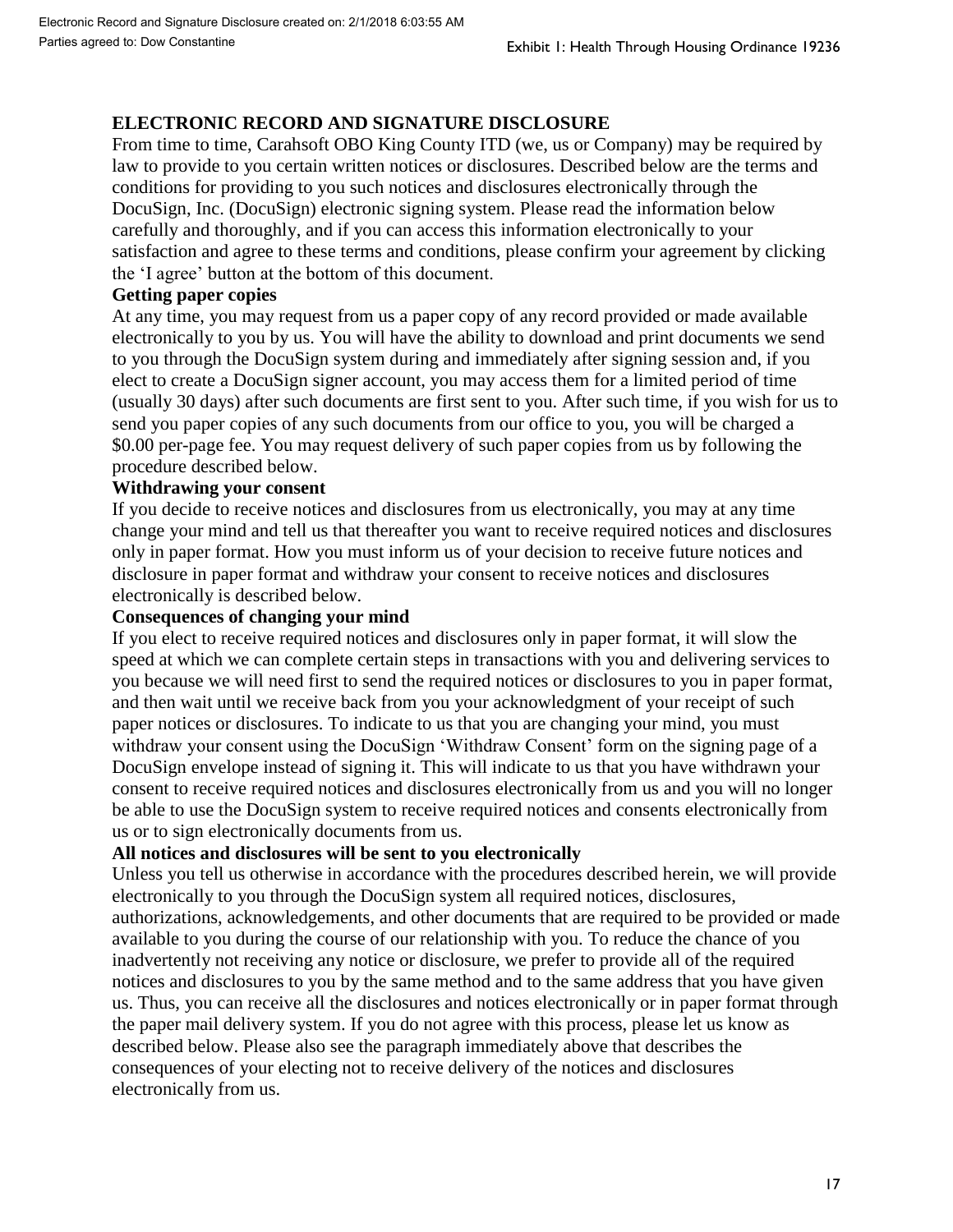# **How to contact Carahsoft OBO King County ITD:**

## **To advise Carahsoft OBO King County ITD of your new e-mail address**

## **To request paper copies from Carahsoft OBO King County ITD**

## **To withdraw your consent with Carahsoft OBO King County ITD**

|                              | Exhibit I: Health Through Housing Ordinance 19236                                                                                                                                                                                                                                                                                                                                                                                                                                                      |
|------------------------------|--------------------------------------------------------------------------------------------------------------------------------------------------------------------------------------------------------------------------------------------------------------------------------------------------------------------------------------------------------------------------------------------------------------------------------------------------------------------------------------------------------|
|                              | How to contact Carahsoft OBO King County ITD:                                                                                                                                                                                                                                                                                                                                                                                                                                                          |
|                              | You may contact us to let us know of your changes as to how we may contact you electronically,<br>to request paper copies of certain information from us, and to withdraw your prior consent to<br>receive notices and disclosures electronically as follows:<br>To contact us by email send messages to: bob.johnson@kingcounty.gov                                                                                                                                                                   |
|                              | To advise Carahsoft OBO King County ITD of your new e-mail address                                                                                                                                                                                                                                                                                                                                                                                                                                     |
|                              | To let us know of a change in your e-mail address where we should send notices and disclosures<br>electronically to you, you must send an email message to us at bob.johnson@kingcounty.gov and<br>in the body of such request you must state: your previous e-mail address, your new e-mail<br>address. We do not require any other information from you to change your email address                                                                                                                 |
|                              | In addition, you must notify DocuSign, Inc. to arrange for your new email address to be reflected<br>in your DocuSign account by following the process for changing e-mail in the DocuSign system.                                                                                                                                                                                                                                                                                                     |
|                              | To request paper copies from Carahsoft OBO King County ITD<br>To request delivery from us of paper copies of the notices and disclosures previously provided<br>by us to you electronically, you must send us an e-mail to bob.johnson@kingcounty.gov and in<br>the body of such request you must state your e-mail address, full name, US Postal address, and<br>telephone number. We will bill you for any fees at that time, if any.<br>To withdraw your consent with Carahsoft OBO King County ITD |
| format you may:              | To inform us that you no longer want to receive future notices and disclosures in electronic                                                                                                                                                                                                                                                                                                                                                                                                           |
|                              | i. decline to sign a document from within your DocuSign session, and on the subsequent<br>page, select the check-box indicating you wish to withdraw your consent, or you may;                                                                                                                                                                                                                                                                                                                         |
| time to process              | ii. send us an e-mail to bob.johnson@kingcounty.gov and in the body of such request you<br>must state your e-mail, full name, US Postal Address, and telephone number. We do not<br>need any other information from you to withdraw consent The consequences of your<br>withdrawing consent for online documents will be that transactions may take a longer                                                                                                                                           |
|                              | <b>Required hardware and software</b>                                                                                                                                                                                                                                                                                                                                                                                                                                                                  |
| Operating<br>Systems:        | Windows® 2000, Windows® XP, Windows Vista®; Mac OS® X                                                                                                                                                                                                                                                                                                                                                                                                                                                  |
| Browsers:                    | Final release versions of Internet Explorer <sup>®</sup> 6.0 or above (Windows only);<br>Mozilla Firefox 2.0 or above (Windows and Mac); Safari™ 3.0 or above<br>(Mac only)                                                                                                                                                                                                                                                                                                                            |
| PDF Reader:                  | Acrobat <sup>®</sup> or similar software may be required to view and print PDF files                                                                                                                                                                                                                                                                                                                                                                                                                   |
| Screen<br><b>Resolution:</b> | 800 x 600 minimum                                                                                                                                                                                                                                                                                                                                                                                                                                                                                      |
|                              | 18                                                                                                                                                                                                                                                                                                                                                                                                                                                                                                     |

## **Required hardware and software**